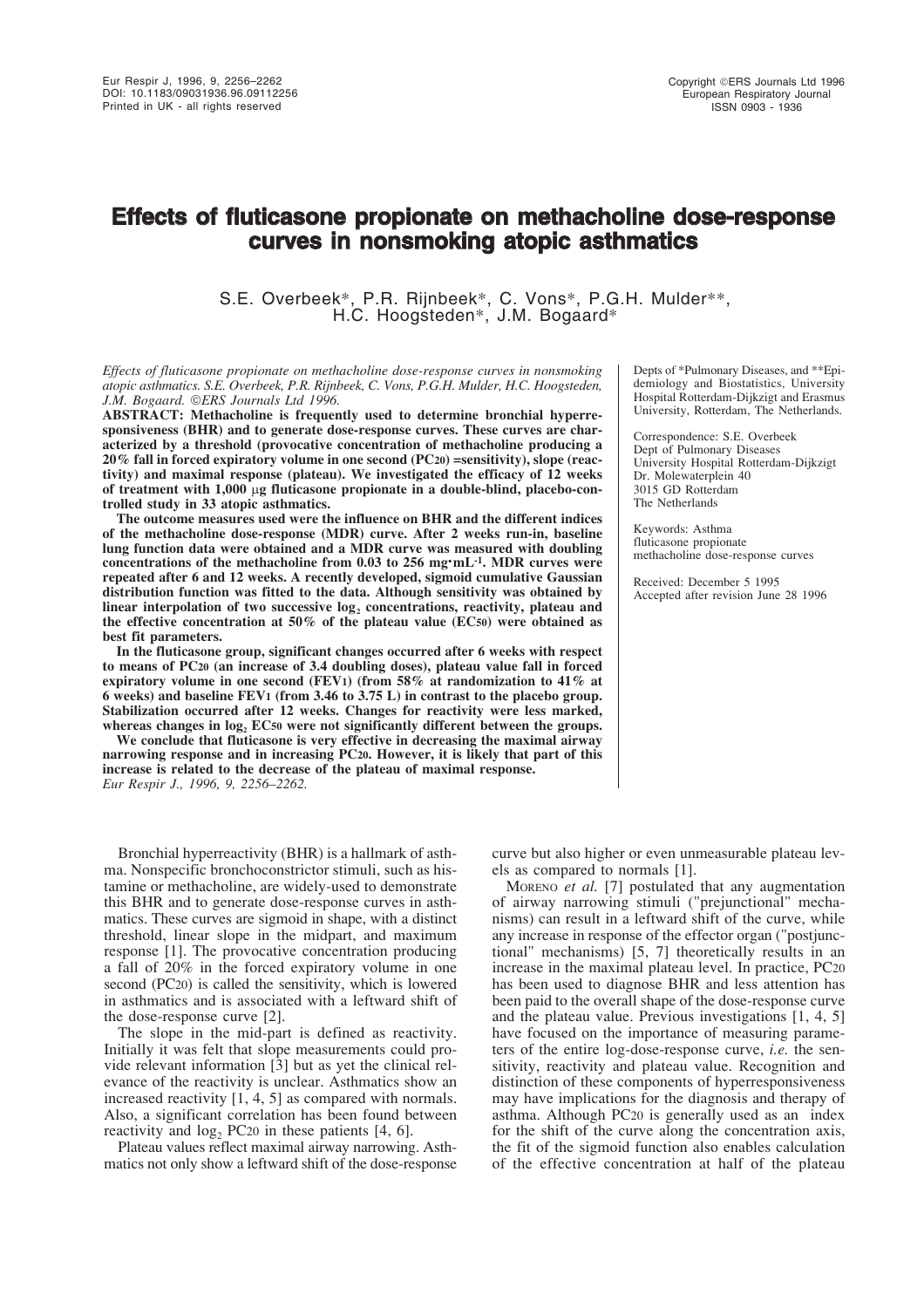response (EC50). This index is commonly used in pharmacology [8], and is less dependent on the absolute value of the plateau response.

Anti-inflammatory therapy with inhaled corticosteroids (ICS) both shifts the dose-response curve to the right, *i.e.* decreases sensitivity [9], and reduces the maximum response [10], presumably by preventing the fixed element of airway obstruction caused by inflammation.

A new topically active glucocorticoid, fluticasone propionate (FP), has been shown to be more clinically effective than other ICS and to have fewer systemic side-effects in equi-effective doses at the upper end of the dose range  $[11, 12]$ . The aim of the present study was to investigate the efficacy of FP,  $1,000 \mu g \cdot day^{-1}$ , on BHR and its *in vivo* influence on the different characteristics of the methacholine dose-response curve in atopic asthmatics.

#### **Methods**

### *Subjects*

Thirty three nonsmoking atopic asthmatics (23 males and 10 females; median age 26 yrs; range 18–56 yrs) were selected if they met the following criteria during the run-in period: PC20 histamine ≤8 mg·mL<sup>-1</sup> and ≥9% reversibility in forced expiratory volume in one second (FEV1), relative to baseline, following inhalation of 1,000 µg terbutaline. Atopy was defined by at least one positive skin-prick test to a panel of 16 common aeroallergens in the presence of positive and negative controls.

In the month preceding the run-in period, patients were allowed to take only inhaled short-acting beta<sub>2</sub>-agonists, on an as needed basis. All other medication was stopped. Patients with a history suggesting respiratory infection or exacerbation of asthma in the month prior to the study were excluded.

All subjects gave written informed consent to the study, which was approved by the local Ethics Committee.

# *Study design*

The study was of a randomized, double-blind, placebocontrolled design, which is schematically presented in figure 1. After a run-in period of 2 weeks, there was a 12 week treatment period, and then a follow-up period of 2 weeks. During the 2 week run-in period, patients discontinued use of their usual inhaled bronchodilator, which was replaced with salbutamol 400 µg taken as a dry powder *via* the Diskhaler *p.r.n.* up to a maximum of eight doses daily. Baseline data were obtained on two visits, with an interval of 2 weeks. Each baseline visit consisted of two morning or afternoon sessions. At one of these sessions, a flow-volume curve was constructed and bronchodilator response was measured; and at the other session, a provocation test was carried out. A standardized history regarding respiratory symptoms was obtained, in addition to flow-volume curve, bronchodilator response, and provocation test (see below). At the second baseline visit, intradermal skin testing was also performed.

During the run-in period, patients noted the severity of their asthma symptoms on a daily record card. Symptoms related to interference with daily activities were



Fig. 1. – Design of the study. FP: fluticasone propionate; FEV1: forced expiratory volume in one second.

rated as follows: 0=none; 1=wheezing or shortness of breath during one episode; 2=wheezing or shortness of breath during two or more episodes; 3=wheezing or shortness of breath for most of the day, not interfering with normal daily activities; 4=wheezing or shortness of breath for most of the day, normal activities difficult; 5=unable to carry out normal activities because of shortness of breath. Symptoms during the night related to sleep disturbances were rated as follows: 0=none; 1=cough/wheeze/breathlessness causing once or early wakening; 2=woken two or three times by symptoms; 3=awake most of the night because of cough/wheeze/ breathlessness; 4=awake all night because of asthma symptoms. Patients also recorded their coughing, sputum production and use of the study medication and salbutamol inhaler, each day and night. Additionally, they noted an overall 24 h symptom score concerning dyspnoea.

Following the run-in period, the patients were randomized to treatment with either inhaled FP 500 µg or placebo, both given twice daily as dry powder *via* the Diskhaler. Patients continued salbutamol 400 µg *p.r.n.* but could take up to eight doses as needed for symptomatic relief.

After 6 weeks and 12 weeks of treatment, patients attended the clinic on two separate days (within three successive days): on one occasion maximal reversibility was tested, while on the other a methacholine doseresponse curve (see below) was performed. Two weeks after the end of the treatment period a follow-up visit was scheduled.

#### *Lung function testing*

Where possible all measurements were made at the same time of day at each visit, and patients were asked not to use their bronchodilator or the study medication for 8 h before attending the clinic.

*Inclusion measurements*. FEV1 was derived from a maximal expiratory flow-volume curve, using a pneumotachometer (Jaeger, Würzburg, Germany). Reversibility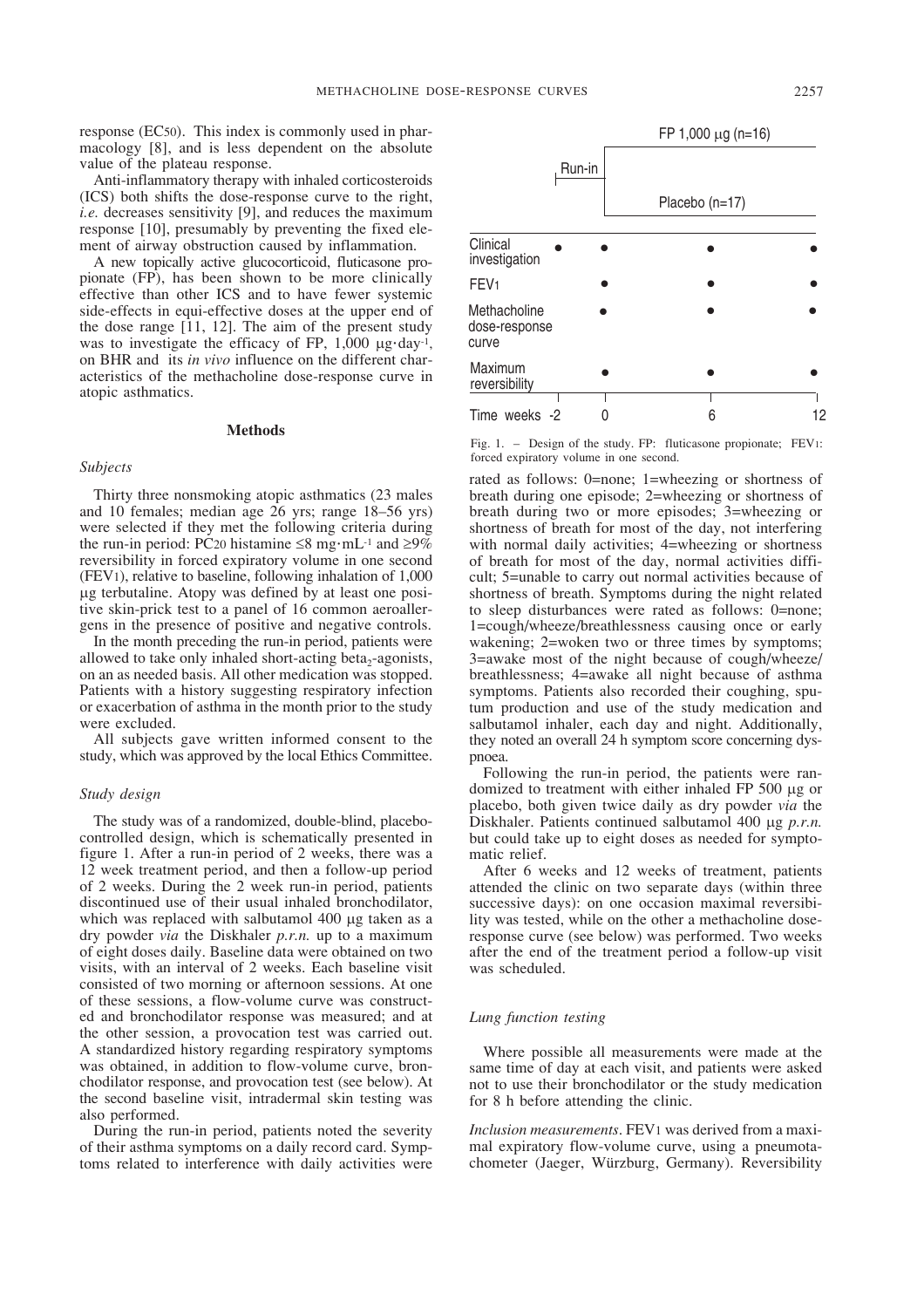was tested 20 min after four separate inhalations of 250 µg of terbutaline sulphate from a metered-dose inhaler, administered through a 750 mL spacer device.

A histamine provocation test was performed by means of a 2 min tidal breathing method [13] using a noseclip.

*Study measurements.* Maximal reversibility was tested by administering cumulative doses of terbutaline starting with a single puff of 250 µg, while measuring FEV1 and forced vital capacity (FVC) after 15 min. Measurements were stopped after a maximum of four puffs at a time were given, or at any time when the difference between two consecutive measurements was less than 5%.

Methacholine was administered according to a standardized tidal breathing method [2]. Dose-response curves were obtained after inhalation of doubling concentrations of acetyl-β-methylcholine-bromide (0.03–256 mg·mL<sup>-1</sup> in normal saline). 1 mg·mL<sup>-1</sup> is equivalent to  $0.82$  mg $\cdot$ mL<sup>-1</sup> of methacholine chloride solution; therefore, a fixed conversion constant of 0.29 should be subtracted from the  $log<sub>2</sub>$  dose values for comparison with methacholine chloride data. Methacholine and not histamine was chosen as the bronchoconstrictor stimulus because it produces less systemic side-effects when given in high doses [14]. Solutions of methacholine were stored at 4°C and administered at room temperature. The aerosols were generated by a De Vilbiss 646 nebulizer (output  $0.13$  ml·min<sup>-1</sup>) and inhaled by tidal breathing for 2 min.

The response to methacholine was measured as change in FEV1 expressed as percentage of initial value and related to  $log<sub>2</sub>$  dose. A test was interrupted if the FEV1 fell by more than 60%, or if unpleasant side-effects or dyspnoea compelled the patient to stop.

A recently developed and validated sigmoid cumulative Gaussian distribution (CGD) function was fitted to the data [41. Although the sensitivity  $(\log_2 PC20)$  was obtained by linear interpolation of two successive  $log<sub>2</sub>$ concentration values [13], the plateau value and the reactivity (defined as the slope at the 50% point of the CGD function) and the effective concentration at this point (EC50) were obtained as best fit parameters. Hence, reactivity denotes the percentage change from baseline FEV1 per doubling dose (dd) at the steepest point of the CGD function. Details of the fit procedure and validation of the CGD fit are according to AERTS *et al.* [4].

## *Statistical analysis*

The paired t-test was used to analyse changes in FEV1, reversibility and indices of bronchial hyperresponsiveness with respect to baseline. The unpaired t-test was used for comparisons between groups. The patient recorded diary data were averaged over all days; the Mann-Whitney test was used for comparison between the groups. Group means and standard error of the mean (±SEM) at the various time-points were calculated.

#### **Results**

Sixteen patients were randomized into the FP group and 17 patients into the placebo group. Baseline values

were comparable in both groups on entry to the study except that a larger mean  $\log_2$  EC50 methacholine was found in the FP group  $(p=0.05)$ . Thirty one of the 33 subjects completed the study (table 1). One patient receiving placebo and one receiving FP were withdrawn after experiencing a pulmonary exacerbation. Data of these two patients have not been included in the analysis. In one patient, a reliable PC20 methacholine could be obtained during all methacholine dose-response measurements, but no reliable reactivity or plateau values were measured. All parameters (PC20 methacholine, reactivity, EC50 and plateau value) were obtained in 90 out of 93 curves. Although in all cases only the fitted plateau value was used for the analysis (as mentioned above), in 61 out of 91 measurements an experimental plateau could also be obtained. In the remaining curves, the flattening made it possible to estimate the plateau value with reasonable accuracy.

Mean values for reactivity  $(\%/dd)$  and plateau ( $\%$  fall in FEV1 from baseline) before, during and after treatment are shown in figure 2. Examples of dose-response curves to methacholine in the FP and placebo group are shown before and after 12 weeks of treatment in figure 3. During placebo treatment, mean  $log_2$  PC20 methacholine hardly changed, from 0.04 (SEM 0.78) at baseline to 0.34 (0.69) after 6 weeks and to 0.26 (SEM 0.46) after 12 weeks. During treatment with FP, however, mean  $log_2$  PC20 methacholine increased from 0.31 (SEM 0.59) to 3.73 (SEM 0.69) after 6 weeks and to 3.77 (SEM 0.72) after 12 weeks. After 6 weeks, the mean difference in change from baseline between the FP and the placebo group was 3.12 (SEM=0.76) (p<0.0005; 95% confidence interval (95% CI) 1.57–4.67). After 12 weeks, this was 3.25 (SEM 0.75) (p<0.0005; 95% CI 1.71–4.78).

During placebo treatment, the mean plateau value hardly changed, as can be seen in figure 2. During treatment with FP, however, the mean plateau value decreased from 58% (SEM 5%) to 41% (SEM 5%) after 6 weeks and to 36% (SEM 4%) after 12 weeks. After 6 weeks the mean difference in change from baseline between the FP and

Table 1. – Baseline characteristics of the study patients

| Characteristics                                 | FP          | Placebo     |
|-------------------------------------------------|-------------|-------------|
| Patients n                                      | 16          | 17          |
| Withdrawals n                                   | 1           |             |
| Sex M/F                                         | 12/4        | 11/6        |
| Age range yrs                                   | $18 - 51$   | $18 - 56$   |
| Age yrs                                         | 28 (11)     | 35(14)      |
| $FEV1 \% pred$                                  | 84 (15)     | 86 (18)     |
| Reversibility* $%$                              | 16(8)       | 18 (14)     |
| $PC20H$ mg·mL <sup>-1</sup>                     | 0.7(0.6)    | 0.9(0.9)    |
| $\log_2$ PC <sub>20</sub> H mg·mL <sup>-1</sup> | $-1.1(1.6)$ | $-1.0(1.7)$ |
| $log_2$ EC50M mg·mL <sup>-1</sup>               | 1.3(1.4)    | 0.0(2.0)    |
| Plateau value $\frac{4}{3}$ %                   | 59 (20)     | 51 (13)     |
| Reactivity %/dd                                 | 12(5)       | 9<br>(4)    |

All values are expressed as mean, and sp in parenthesis.  $*$ : change in FEV1, expressed as percentage baseline, after 1,000 µg terbutaline; ‡: plateau value, expressed as percentage fall in FEV1. M: male; F: female; FP: fluticasone propionate; FEV1: forced expiratory volume in one second; % pred: percentage of predicted value; PC20: provocative concentration causing a 20% fall in FEV1; H: histamine; M: methacholine; EC50: effective concentration at half the plateau response; dd: doubling dose.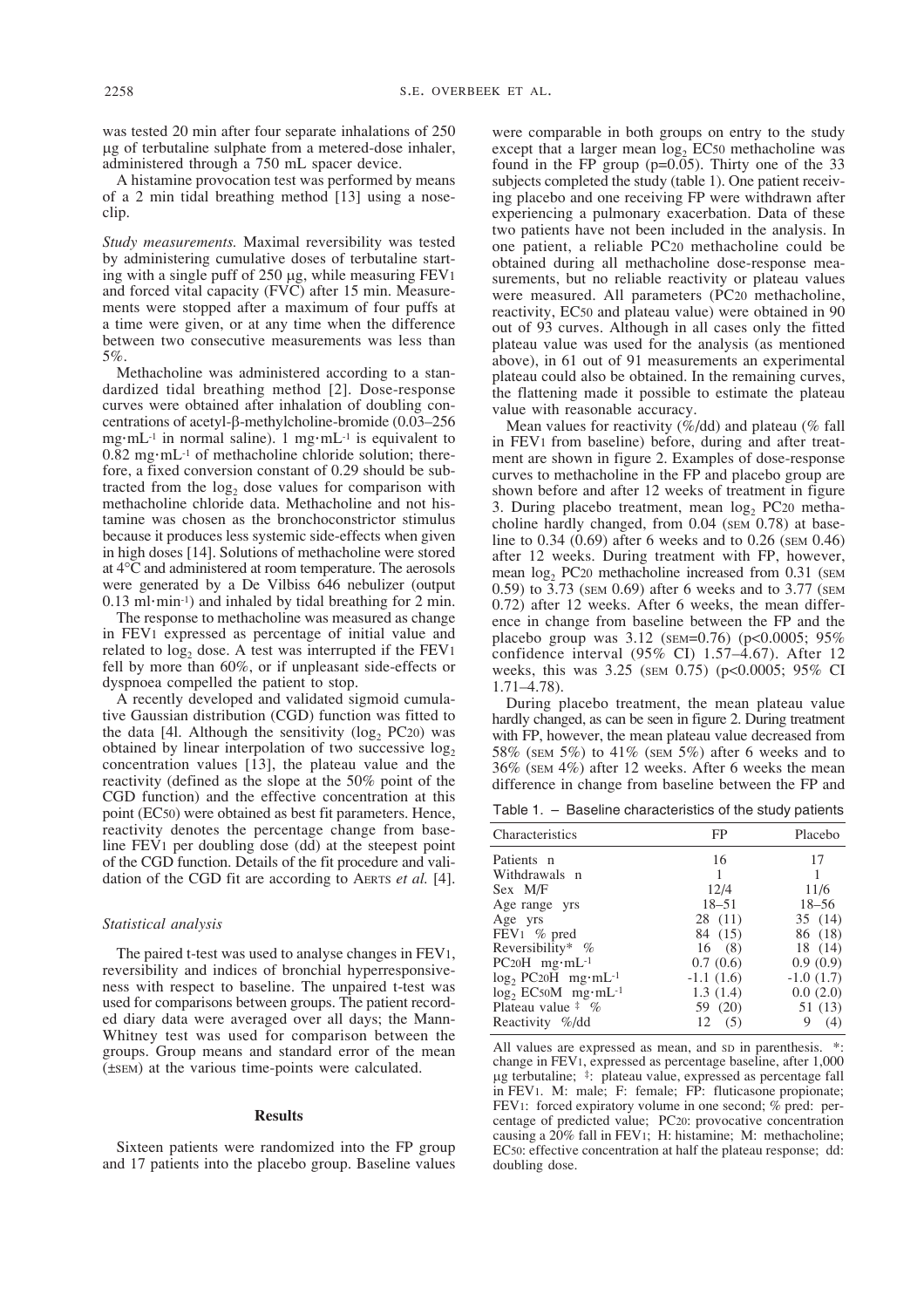

Fig. 2. - a) Plateau value (percentage fall in FEV1 from baseline; and b) reactivity (%/dd) before, during and after treatment with placebo (—❏—) and fluticasone propionate (—■—). Values are presented as mean±SEM. FEV1: forced expiratory volume in one second; dd: doubling dose.



Fig. 3. – Examples of dose-response curves to methacholine before (○) and 12 weeks after treatment (●) with: a) placebo; and b) fluticasone propionate. FEV1: forced expiratory volume in one second.

the placebo group was -19.3 (SEM 4.68) (p<0.0005; 95% CI -28.9 to -9.72). After 12 weeks this difference was  $-18.8$  (SEM=5.67) (p =0.003; 95% CI -30.4 to -7.15).

In neither of the treatment groups did mean reactivity change substantially (fig. 2). However, there were significant differences when the results of the treatment groups were compared. After 6 weeks, the mean difference in change from baseline between the FP and the placebo group was -4.05 (SEM=1.60) (p=0.017; 95% CI -7.32–-0.78). After 12 weeks, this was -3.69 (SEM=1.87) (p=0.058; 95% CI -7.52–0.13).

 $Log<sub>2</sub> EC50 changes with respect to baseline were not$ significantly different between the groups. The mean values were 0.0 (SEM 0.5), 0.8 (SEM 0.5), 0.2 (SEM 0.4) mg $\cdot$ mL<sup>-1</sup> for the placebo group and 1.3 (SEM 0.4), 2.9 (SEM 0.4), 2.4 (SEM 0.3) mg $\cdot$ mL<sup>-1</sup> for the FP group, at baseline, 6 and 12 weeks, respectively. No significant correlation was found between  $Log<sub>2</sub> EC50$  and plateau estimates.

Baseline values for FEV1 as absolute values hardly changed during placebo treatment. FEV1 decreased from 3.27 (SEM 0.24) L at baseline to 3.02 (SEM 0.23) L after 6 weeks and to 3.07 (SEM 0.24) L after 12 weeks. In the FP group FEV1 increased significantly from 3.46 (SEM  $0.25$ ) L at baseline to 3.75 (SEM  $0.24$ ) L after 6 weeks and to 3.73 (SEM 0.22) L after 12 weeks. After 6 weeks, the mean difference in change from baseline between the FP and the placebo group was  $0.54$  (sem  $0.17$ ) (p=0.003; 95% CI 0.19–0.88) after 6 weeks, and 0.47 (SEM 0.16) (p=0.007; 95% CI 0.14–0.81) after 12 weeks.

Because of the skewed distribution of the data, maximal reversibility was analysed after log transformation. After 6 weeks, maximum reversibility in the FP group was 68% lower in comparison to the placebo group (95% CI 37–84%; p=0.002). After 12 weeks this was 54% (95% CI 11–76%; p= 0.022).

Compared with placebo, FP significantly improved individual night-time symptom score (sleeping disturbances)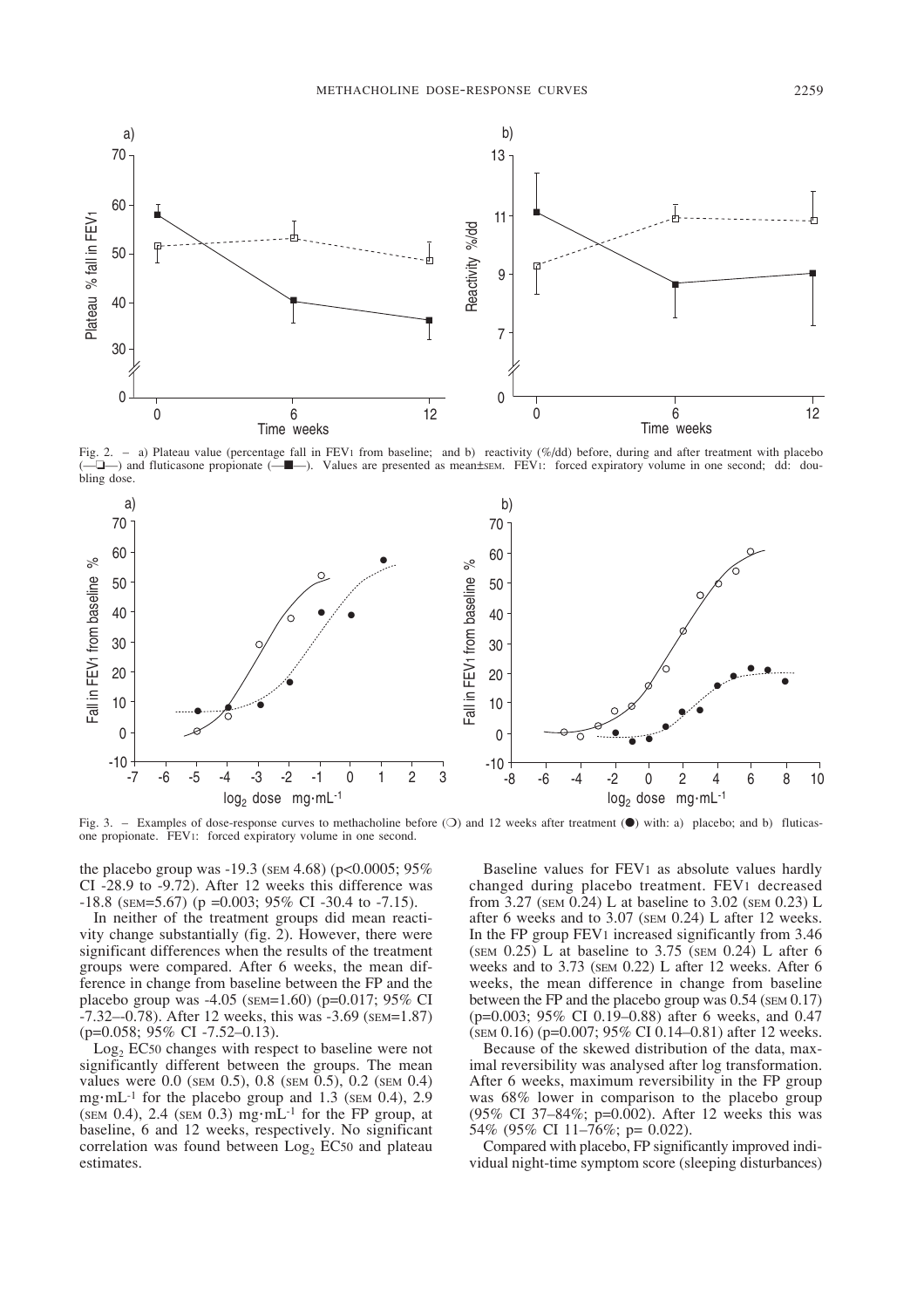at end-point (p=0.01), whereas individual daytime symptom score (interfering with normal daily activities) almost reached significance (p=0.06). The overall 24 h symptom score also significantly improved in the FP treated group compared with placebo (p=0.01).

#### **Discussion**

The aim of the present study was to investigate the efficacy of a new inhaled corticosteroid, fluticasone propionate (FP), on BHR and its *in vivo* influence on the different characteristics of the methacholine dose-response curve in atopic asthmatics.

The results of the study show that FP is very effective in decreasing the maximal degree of airway narrowing after 6 weeks of treatment, and that this effect is sustained after 12 weeks. An improvement in FEV1 was accompanied by an increase in PC20 methacholine and a decrease in plateau value in the FP group but not in the placebo group. Although  $log<sub>2</sub> EC<sub>50</sub>$  increased more in the FP group than in the placebo group the difference between these changes was not significant. Reactivity improved only slightly in the first 6 weeks of treatment with FP.

For the interpretation of the entire dose-response curve a recently developed and validated sigmoid function (cumulative Gaussian distribution) was fitted to the data [4]. Although the sensitivity ( $log_2$  PC20) was obtained by linear interpolation of two successive  $log<sub>2</sub>$  concentration values, the reactivity defined as the slope at the 50% point of the CGD function (%/dd), EC50 and the plateau value were obtained as additional fit parameters. The model fit was used for two reasons: firstly, because it enabled smoothing of the curve, thereby minimizing fluctuations due to variation in patient co-operation or other causes; and secondly, because it facilitated extrapolation of the whole curve, where it was impossible to obtain direct estimates of plateau values, because of, for example, severe dyspnoea of the patient or feelings of general discomfort, which occasionally forced an interruption of the measurements [4]. In the present investigation, however, prolonged administration of methacholine was possible beyond the fitted plateau value in 67% of the cases, which further contributed to the reliability of reactivity and plateau estimates.

In contrast to other studies [9, 15–17] the improvement in PC20 methacholine in the present study is high (approximately 3.5 doubling doses after 6 and 12 weeks). This may be due to differences between the patients studied (atopic asthmatics [15] *versus* nonatopic asthmatics [9]), or to a difference in study medication prescribed  $[9, 15-17]$ , or dosage used  $[9, 15-17]$ . Also, the difference in provocative concentration used [18] makes comparison difficult, although we know that in asthma PC20 is similar for histamine and methacholine [18, 19].

The greater increase in PC20 methacholine found in the present study may be due to the relatively high dose and/or high efficacy of FP prescribed. The normal daily dose of inhaled steroids in mild-to-moderate asthma varies somewhere between 800–1,200 µg. One recent investigation demonstrated that 200 µg FP was as effective as 400 µg beclomethasone dipropionate with respect to peak expiratory flow (PEF) rate, symptom scores, percentage of symptom-free days and nights, use of rescue

 $β_2$ -agonist medication and clinical lung function [20]. This was also shown by others [11, 21]. Taking these results into account, the daily dose of 1,000 µg FP used in the present study may be considered to be relatively high; this could, in part, explain the large improvement in PC20 methacholine. True comparisons with the abovementioned studies remain difficult, however, because none of them investigated the differences in effect on PC20 between FP and the other inhaled steroids.

Another reason for careful interpretation of the study results is the interaction between changes in plateau estimates (a postjunctional index [5]) and PC20 (sensitivity, presumed to be a prejunctional index). EC50, as a pharmacologically well-based index for the horizontal shift of sigmoid curves, independent of the plateau value, was found to change similarly in both groups. This means that part of the PC20 changes may be due to changes in plateau values, which in turn makes comparisons between different studies difficult.

It is possible that, since PC20 methacholine was not measured sooner than after 6 weeks of treatment, the effect measured may have occurred earlier than this time. After 12 weeks of treatment, no further improvement was found. This is in keeping with the findings of others [16, 22]. KERSTJENS *et al.* [22] demonstrated, in patients with obstructive lung diseases (chronic obstructive pulmonary disease and asthma), that the largest improvement in PC20 histamine occurred after 6 months of treatment. Continuation of the therapy in their study resulted in only a slight, but not significant, further increase. HAAHTELA *et al.* [17] also showed, in patients with newly detected asthma, that the marked decrease in bronchial responsiveness was already apparent after 6 weeks of treatment; although this decrease continued over the 2 yrs of the study, the trend over time was not significant.

FP also influenced the plateau value of the methacholine dose-response curve, whereas no change was observed during placebo treatment. FP induced a significant decrease in percentage fall in FEV1 after 6 weeks. A further, although not significant, decrease was found after 12 weeks. This finding may be of clinical importance. A maximal response that is increased to a severe or even unmeasurable degree of airway narrowing is potentially dangerous. The major reason why asthmatics get into trouble is not primarily the increased sensitivity of their airways to bronchoconstrictor stimuli, but the excessive degree of airway narrowing [23, 24]. Successful treatment of their asthma, therefore, should be directed towards preventing or at least diminishing this excessive response. Like other steroids, FP may result in diminished airway wall thickness by its effect on inflammatory mediators, decreasing mucosal swelling or plasma exudation [5]. Since we have shown FP to be very effective in diminishing the plateau value, it may, in our opinion, be considered a useful addition to the already existing arsenal of ICS.

Reactivity has been defined in some studies as the slope of the line fitted to the data upward from the threshold (PC20) [6, 25, 26]. In our opinion, such an approach becomes inaccurate because of the curvilinear shape reached at higher doses. Therefore, reactivity is better defined as the steepest slope of the log doseresponse curve (50% point of the CGD function), thus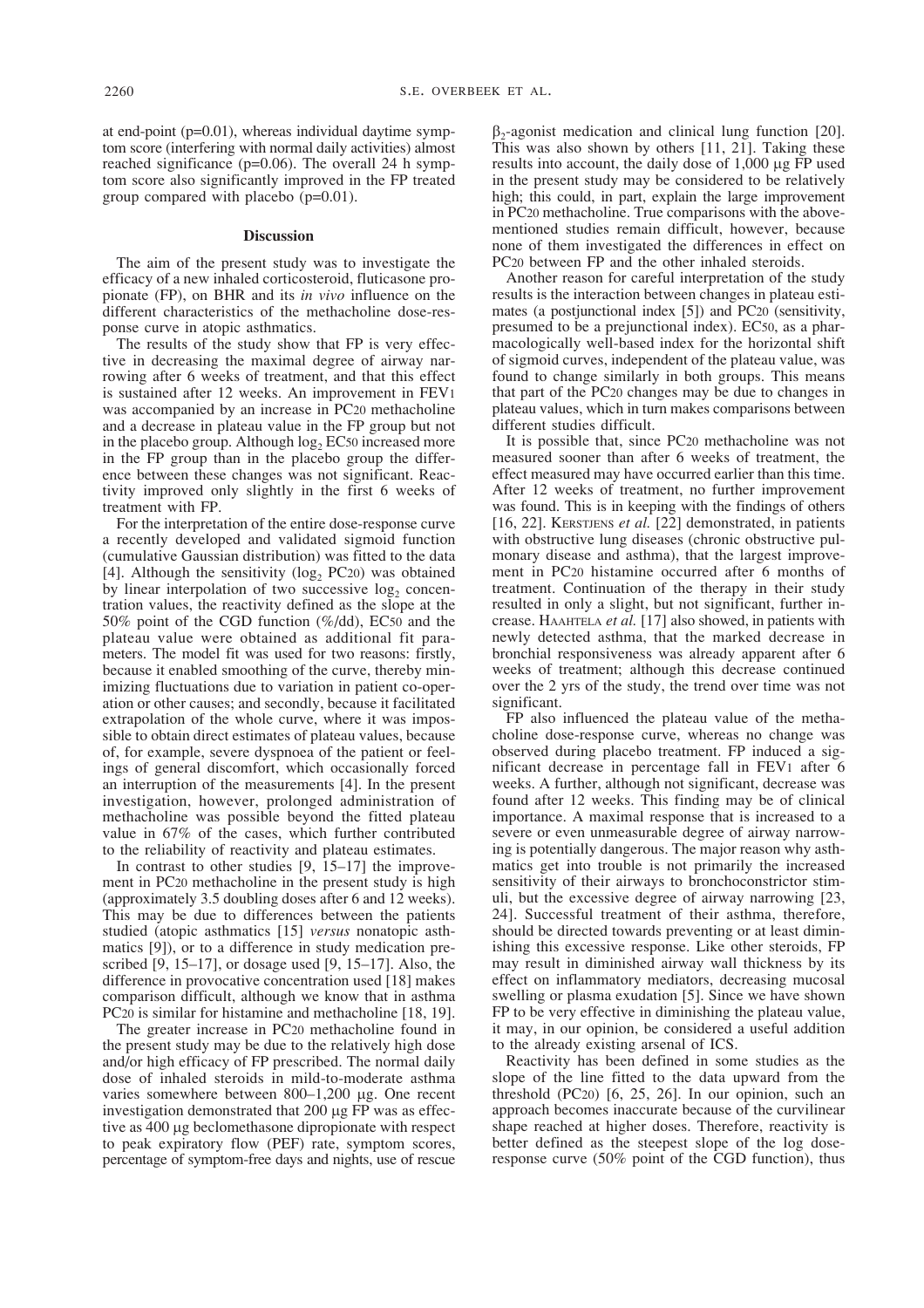enabling comparison of reactivity estimates between different investigations. In the present study, FP also influenced reactivity. Although small changes were found after placebo as well as after FP treatment, only the change caused by FP from baseline to 6 weeks reached significance in comparison with placebo. After 6 weeks, a stabilization of reactivity seemed to occur. The change in reactivity during the first 6 weeks of FP treatment may be because, in the presence of an increasing stimulus, airway obstruction develops less progressively after treatment with FP than without treatment. Although reactivity is certainly coupled to pharmacodynamic properties, its interpretation is as yet unclear [6, 26, 27]. Further investigations will be needed in this respect to fully understand the clinical implications of the present findings.

Like other ICS [16, 22l, treatment with FP increased FEV1 and decreased maximal reversibility, as can be expected when baseline values increase. Improvements in asthma symptom scores were not as consistent as the changes in lung function, with only the night-time and overall 24 h scores being significant. The present results confirmed those found by AYRES *et al.* [12]. An explanation may be that some symptom questions are more sensitive measures for the disease than others. The finding that lung function parameters had already significantly improved after 6 weeks of treatment with FP, whereas symptom scores only showed significant changes after 12 weeks of treatment, was interesting. This discrepancy may be explained by the fact that in a shortterm study lung function changes precede symptom improvements.

In conclusion, fluticasone propionate proved to be very effective in decreasing the maximal response of airway narrowing in atopic asthmatic patients. The changes in provocative concentration of methacholine causing a 20% fall in forced expiratory volume in one second could suggest that an effect is exerted on sensitivity. However, the lack of significance in changes in the effective concentration at half of the plateau response makes this doubtful. Further studies are, therefore, warranted on this aspect.

> *Acknowledgements:* The authors would like to thank the patients for their enthusiastic participation in the study, the Clinical Research Department of Glaxo (E.C.G. van Geffen, J.J. Tamminga), and C.Hilvering, Dept of Pulmonology for their continuous support.

#### **References**

- 1. Woolcock AJ, Salome CM, Yan K. The shape of the dose-response curve to histamine in asthmatic and normal subjects. *Am Rev Respir Dis* 1984; 40: 71–75.
- 2. Hargreave FE, Sterk PJ, Ramsdale EH, Dolovich J, Zamel N. Inhalation challenge tests and airway responsiveness in man. *Chest* 1985; 87: 202S–206S.
- 3. Orehek J, Gayrard P, Smith AF, Charpin J. Airway response to carbachol in normal and asthmatic subjects: distinction between bronchial sensitivity and reactivity. *Am Rev Respir Dis* 1977; 115: 937–943.
- 4. Aerts JGJV, Bogaard JM, Overbeek SE, Verbraak AFM, Thio P. Extrapolation of methacholine log-dose response curves with a cumulative Gaussian distribution function. *Eur Respir J* 1994; 7: 895–900.
- 5. Sterk PJ, Bel EH. Bronchial hyperresponsiveness: the need for a distinction between hypersensitivity and excessive airway narrowing. *Eur Respir J* 1989; 2: 267–274.
- 6. Malo JL, Cartier A, Pineau L, Gagnon G, Martin RR. Slope of the dose response curve to inhaled histamine and methacholine in subjects with symptoms of airway hyperexcitability and in normal subjects. *Am Rev Respir Dis* 1985; 132: 644–647.
- 7. Moreno RH, Hogg JC, Paré PD. Mechanisms of airway narrowing. *Am Rev Respir Dis* 1986; 133: 1171–1180.
- 8. De Lean A, Munson PJ, Rodbard D. Simultaneous analysis of families of sigmoidal curves: application to bioassay, radioligand assay, and physiological dose-response curves. *Am J Physiol* 1978; 235(2): E97–102.
- 9. Bel EH, Timmers MC, Hermans J, Dijkman JH, Sterk PJ. The long-term effects of nedocromil sodium and beclomethasone dipropionate on bronchial responsiveness to methacholine in nonatopic asthmatic subjects. *Am Rev Respir Dis* 1990; 141: 21–28.
- 10. Bel EH, Timmers MC, Dijkman JH, Sterk PJ. The effect of inhaled corticosteroids on the maximal degree of airway narrowing to methacholine in asthmatic subjects. *Am Rev Respir Dis* 1991; 143: 109–113.
- 11. Barnes NC, Marone G, Di Maria GU, Visser S, Utama I, Payne SL, on behalf of an international Study Group. A comparison of fluticasone propionate, 1 mg daily, with beclomethasone dipropionate, 2 mg daily, in the treatment of severe asthma. *Eur Respir J* 1993; 6: 877–884.
- 12. Ayres JG, Bateman ED, Lundbäck B, Harris TAJ, on behalf of an international study group. High-dose fluticasone propionate, 1 mg daily, *versus* fluticasone propionate, 2 mg daily, or budesonide, 1.6 mg daily, in patients with chronic severe asthma. *Eur Respir J* 1995; 8: 579–586.
- 13. Cockcroft DW, Kilian DN, Mellon JJA, Hargreave FE. Bronchial hyperreactivity to inhaled histamine: a method and clinical survey. *Clin Allergy* 1977; 7: 235–243.
- Sterk PJ, Daniel EE, Zamel N, Hargreave FE. Limited bronchoconstriction to methacholine using partial flowvolume curves in nonasthmatic subjects. *Am Rev Respir Dis* 1985; 132: 272–277.
- 15. Kraan J, Koëter GH, van der Mark ThW, *et al*. Dosage and time effects of inhaled budesonide on bronchial reactivity. *Am Rev Respir Dis* 1988; 137: 44–48.
- 16. Juniper EF, Kline PA, Vanzieleghem A, Ramsdale EH, O'Byrne PM, Hargreave FE. Effect of long-term treatment with an inhaled corticosteroid (budesonide) on airway hyperresponsiveness and clinical asthma in nonsteroid- dependent asthmatics. *Am Rev Respir Dis* 1990; 142: 832–836.
- 17. Haahtela T, Järvinen M, Kava T, *et al.* Comparison of a  $\beta_2$ -agonist, terbutaline, with an inhaled corticosteroid, budesonide, in newly detected asthma. *N Engl J Med* 1991; 325: 388–392.
- 18. Juniper EF, Frith PA, Dunnett C, Cockcroft DW, Hargreave FE. Reproducibility and comparison of responses to inhaled histamine and methacholine. *Thorax* 1978; 33: 705–710.
- 19. Juniper EF, Frith PA, Hargreave FE. Airway responsiveness to histamine and methacholine: relationship to minimum treatment to control symptoms of asthma. *Thorax* 1981; 36: 575–579.
- Leblanc P, Mink S, Keistinen T, Saarelainen PA, Ringdal N, Payne SL. A comparison of fluticasone propionate,  $200 \mu$ g·day<sup>-1</sup>, with beclomethasone dipropionate, 400 µg·day-1, in adult asthma. Allergy 1994; 49: 380–385.